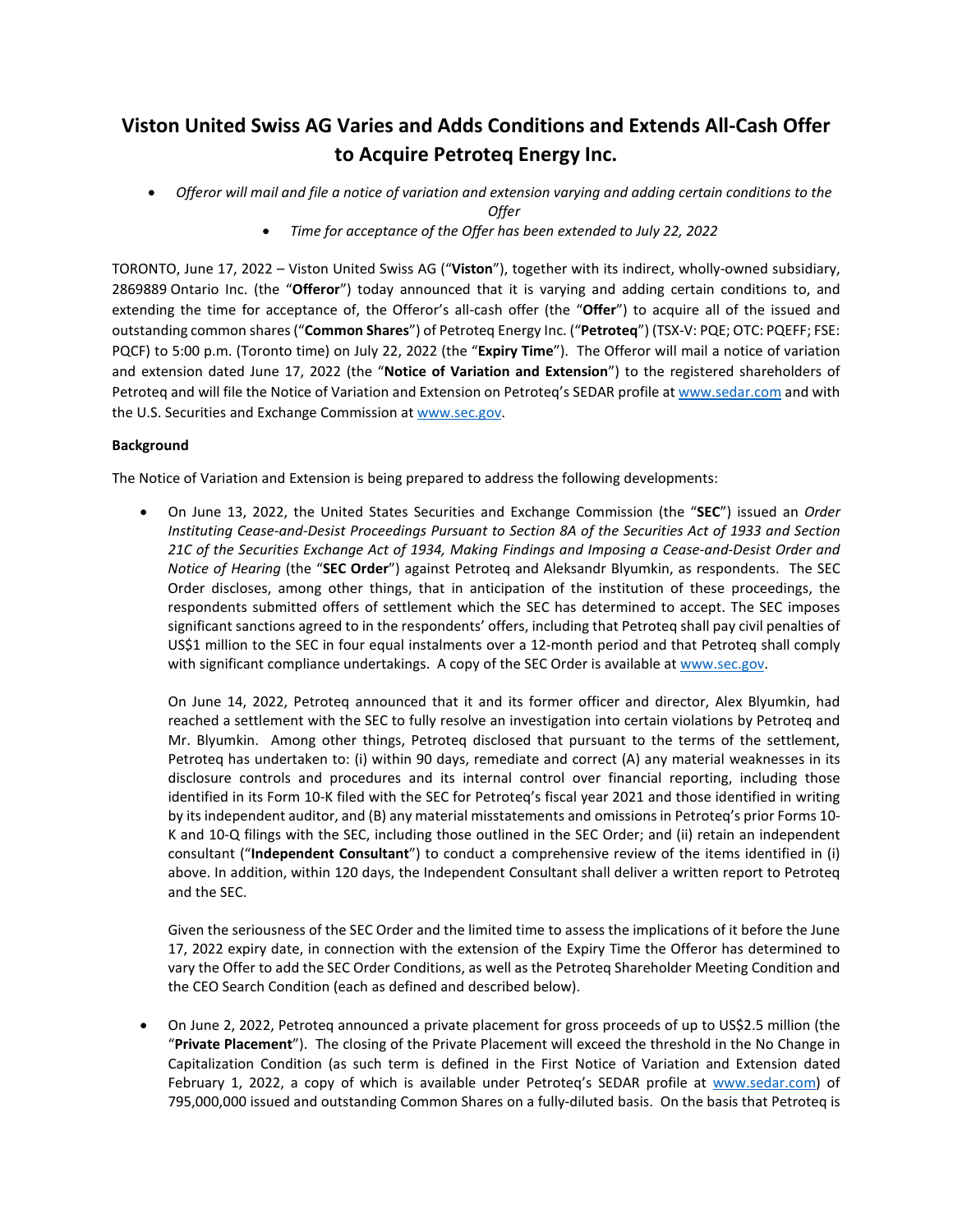in need of cash for operational matters and hence the Private Placement is necessary, and that going forward if Petroteq requires additional financing it intends to contact Viston first and give Viston the opportunity to provide any such financing, the Offeror is prepared to vary the No Change in Capitalization Condition to accommodate the Private Placement.

- On May 24, 2022, the United States Department of the Treasury notified the Offeror that the voluntary notice filed by the Offeror and Petroteq (the "**Notice**") seeking clearance (the "**Clearance**") has been accepted by the Committee on Foreign Investment in the United States ("**CFIUS**") for review, that the 45 day notice review period commenced on May 24, 2022 and that the review will conclude no later than July 7, 2022.
- On May 13, 2022, a notice of meeting was filed on SEDAR by Petroteq's transfer agent, Computershare, for an annual general and special meeting of shareholders to be held on July 21, 2022 (the "**Petroteq Shareholder Meeting**"). While Petroteq had confirmed to Viston that it intended to consult with Viston on the business of the Petroteq Shareholder Meeting, including the election of directors and any special business to ensure that such matters will not prejudice the Offer, including completion of the Offer and related transition planning, it has not done so and has instead filed materials on SEDAR on June 15, 2022. The Offeror had already intended to extend the Offer so that the expiry time would occur following the Petroteq Shareholder Meeting and now the Offeror has determined to vary the Offer to add the Petroteq Shareholder Meeting Condition (as defined and described below).

## **Notice of Variation and Extension**

The Offeror will mail and file the Notice of Variation and Extension to the registered shareholders of Petroteq.

## *(a) Variation of No Change in Capitalization Condition*

The Offeror is increasing the threshold under the No Change in Capitalization Condition to 811,000,000 issued and outstanding Common Shares on a fully-diluted basis to accommodate the Private Placement.

#### *(b) New Conditions as a Result of Recent Developments*

In addition, the Offeror has been concerned about the Petroteq Shareholder Meeting and the recruitment and hiring of a Chief Executive Officer (the "**CEO Search**"), as well as the Private Placement. Notwithstanding Petroteq's confirmation of its intention to consult with Viston on the business of the Petroteq Shareholder Meeting, Petroteq has not done so and has instead filed materials on SEDAR on June 15, 2022. Further, Petroteq did not disclose anything to Viston regarding the SEC Order in the course of its discussions with Viston referenced in their press releases dated June 10, 2022. While Viston publicly expressed its intention to vary the No Change in Capitalization Condition and extend the time for acceptance of the Offer to 5:00 p.m. (Toronto time) on July 22, 2022, the Offeror did so without the knowledge of the SEC Order. Given the seriousness of the SEC Order and the limited time to assess the implications of it before the June 17, 2022 expiry date, as well as the uncertainty regarding Petroteq's intentions relating to the Petroteq Shareholder Meeting and CEO Search, the Offeror has determined to add the following new conditions to Section 4 of the Original Offer to Purchase entitled "Conditions of the Offer":

"(m) (i) no matters shall have been approved or adopted by Shareholders at Petroteq's annual and special meeting of shareholders to be held on July 21, 2022 or at any adjournments or postponements thereof (the "**Meeting**") other than those included in the Notice of Annual and Special Meeting of Shareholders dated June 3, 2022 and filed on SEDAR on June 15, 2022; (ii) Petroteq shall not issue any securities under the 2022 Equity Incentive Plan (as such term is defined in Petroteq's management information circular dated June 3, 2022 and filed on SEDAR on June 15, 2022 in connection with the Meeting (the "**Circular**")), if approved by Shareholders at the Meeting, without the prior written consent of the Offeror; and (iii) Petroteq shall not implement the Consolidation (as such term is defined in the Circular), if approved by Shareholders at the Meeting, without the prior written consent of the Offeror;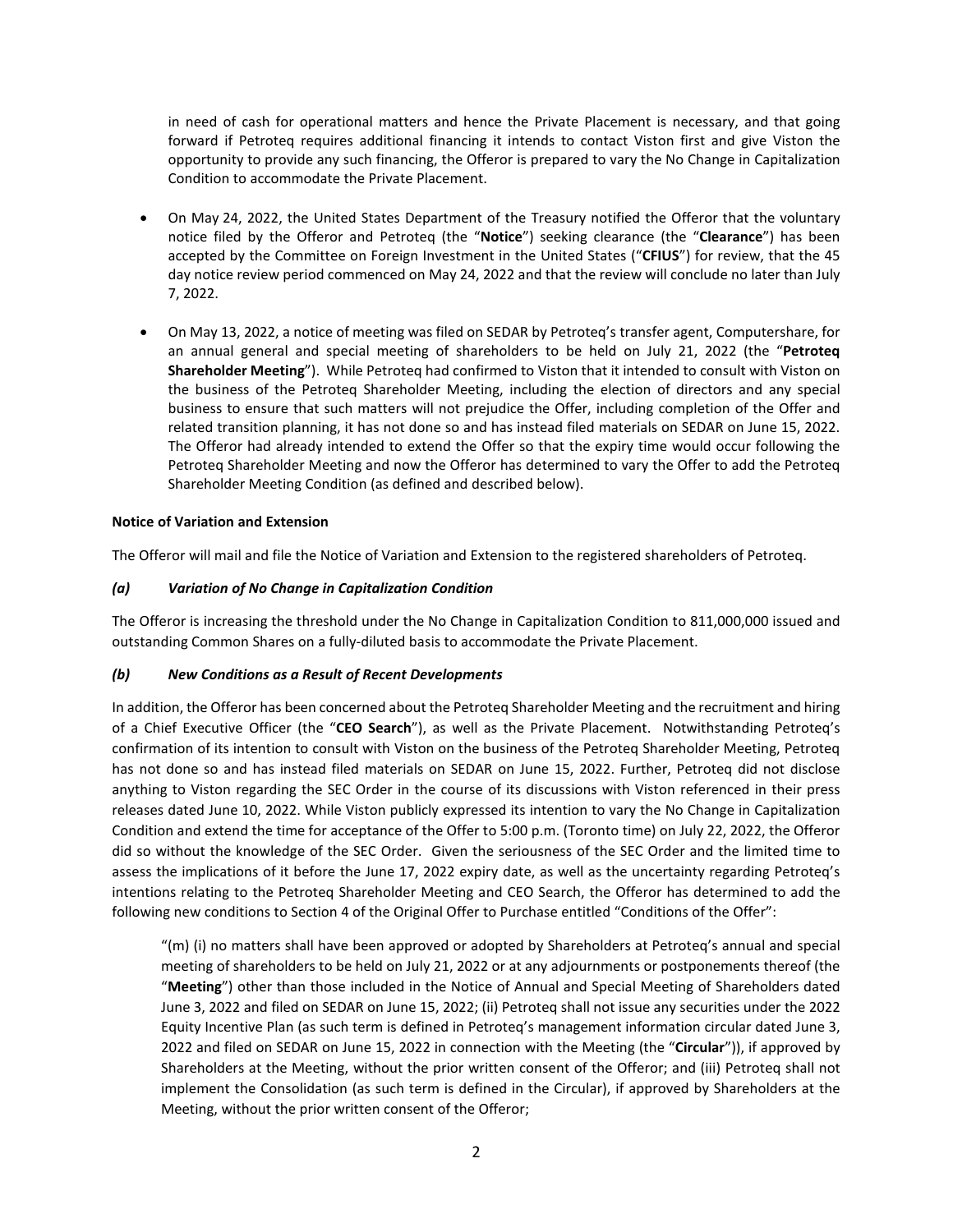(n) (i) Petroteq shall have consulted with and involved the Offeror in the recruitment and hiring of a new Chief Executive Officer ("**CEO**") to the Offeror's reasonable satisfaction, (ii) prior to hiring a new CEO, if any, Petroteq shall have obtained the Offeror's prior written consent to ensure that the selected CEO, if any, is satisfactory to the Offeror, and (iii) Petroteq shall not have entered into any employment or similar agreement with any employee, including the new CEO, if any, containing any change of control or severance provisions, without the prior written consent of the Offeror;

(o) the Offeror shall have been provided with, or been given access to, in a timely manner, all non-public information and data underlying and relating to the *Order Instituting Cease-and-Desist Proceedings Pursuant to Section 8A of the Securities Act of 1933 and Section 21C of the Securities Exchange Act of 1934, Making Findings and Imposing a Cease-and-Desist Order and Notice of Hearing* issued by the SEC on June 13, 2022 (the "**SEC Order**") and any interactions with any other securities regulatory authority (such as the Ontario Securities Commission) or stock exchange (such as the TSX-V), including without limitation unrestricted access to Petroteq's legal counsel involved in these matters, to the Regulatory Oversight and Advisory Committee and to the SEC and such other securities regulatory authorities and stock exchanges, and the Offeror shall be reasonably satisfied upon completion of its review of such information and data, that such information and data does not reveal a change, event, occurrence or state of facts that is or would reasonably be expected to (i) expose Petroteq, its subsidiaries or any of their respective current or former directors, officers, employees, consultants, agents or other representatives (in each case, acting in such capacity) to material liability for violations of any securities Laws applicable to Petroteq, its subsidiaries or any of their respective current or former directors, officers, employees, consultants, agents or other representatives (in each case, acting in such capacity), (ii) impose a material burden on Petroteq's ability to engage in its business as currently conducted or to raise future capital, or (iii) impair, in any material manner, the ability of Viston and the Offeror to implement and execute their plans for Petroteq's business following the acquisition of Common Shares pursuant to the Offer; and

(p) other than as disclosed in the SEC Order, none of Petroteq, its subsidiaries or any of their respective current or former directors, officers, employees, consultants, agents or other representatives (in each case, acting in such capacity) shall have violated, or be the subject of any allegation or investigation with respect to the violation of any securities Laws applicable to Petroteq, its subsidiaries or any of their respective current or directors, officers, employees, consultants, agents or other representatives (in each case, acting in such capacity)."

These new conditions are referred to as the "**Petroteq Shareholder Meeting Condition**" for subsection (m), the "**CEO Search Condition**" for subsection (n) and for subsections (o) and (p) collectively, the "**SEC Order Conditions**", respectively.

For clarity, the Offeror's current position is that it does not consent to the adoption of the 2022 Equity Incentive Plan or Consolidation (each as defined in Petroteq's management information circular dated June 3, 2022 and filed on SEDAR on June 15, 2022 in connection with the Petroteq Shareholder Meeting). If the Offeror changes its position on these matters and provides written consent to Petroteq on either or both of these matters as provided in the Petroteq Shareholder Meeting Condition, the Offeror will issue a press release confirming such consent.

For further clarity, in extending the Offer as discussed below, the Offeror is not waiving any of its rights under Section 4 of the Offer to Purchase, "Conditions of the Offer", particularly the conditions in subsections (b), (e) and (l).

## *(c) Extension of Time for Acceptance*

The Offeror is extending the time for acceptance of the Offer to 5:00 p.m. (Toronto time) on July 22, 2022 in order to allow additional time for the Clearance to be granted, thereby satisfying one of the conditions to the Offer, and so that the expiry time will occur following the Petroteq Shareholder Meeting. The Offer is also being extended to allow the Offeror time to assess the implications of the SEC Order.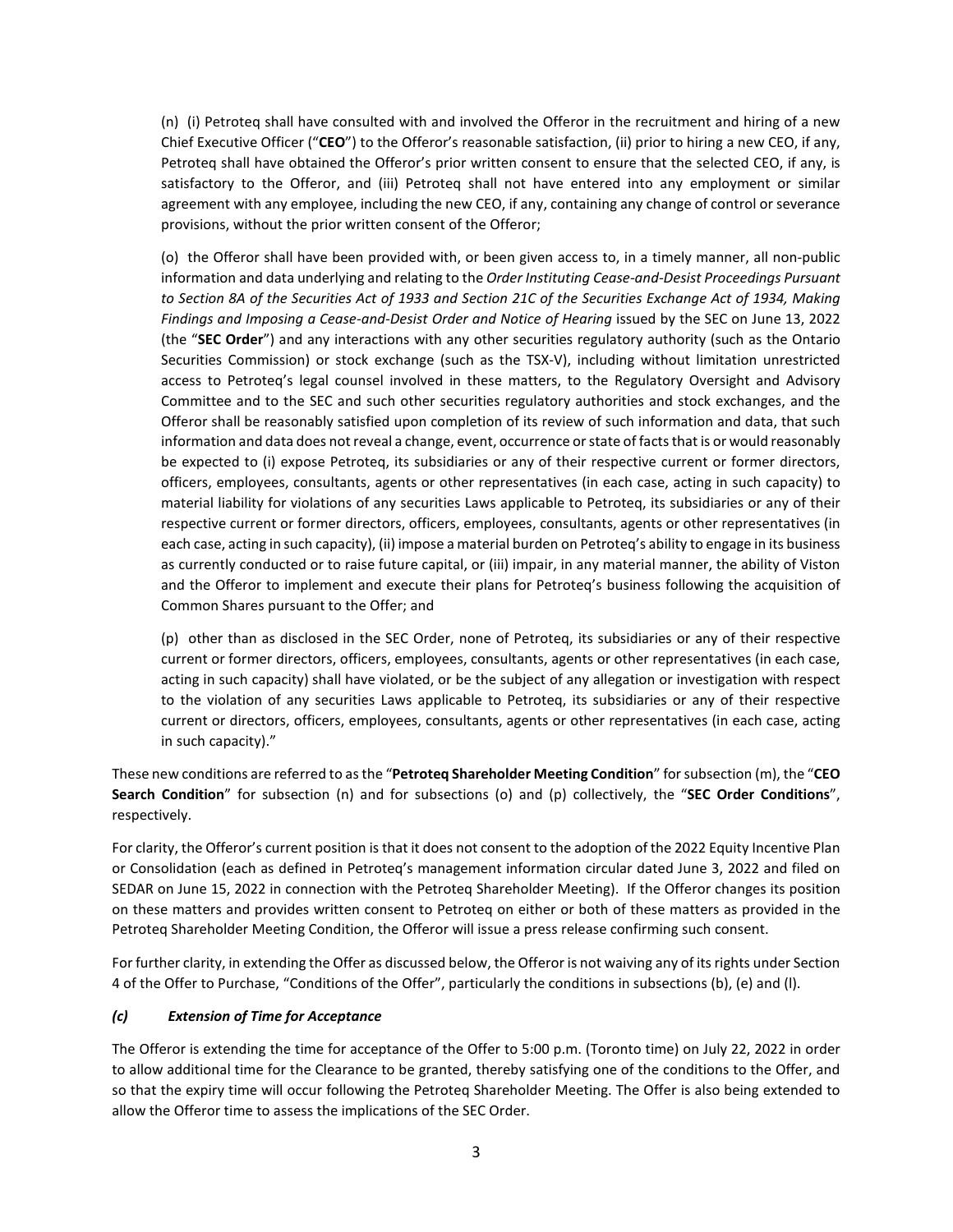If any of the conditions to the Offer have not been satisfied by the Expiry Time (including in particular, if the CFIUS Clearance has not been obtained by the Expiry Time or if the No Change in Capitalization Condition, the Petroteq Shareholder Meeting Condition, the CEO Search Condition or the SEC Order Conditions have not been satisfied by the Expiry Time), the Offeror may extend the Offer through one or more extensions until the date on which the conditions to the Offer have been satisfied or the Offeror may withdraw the Offer.

Except for the variation and extension of the Offer as described above, all other terms and conditions of the Offer continue to remain in effect and unchanged.

## **Common Shares Tendered to Offer**

Kingsdale Advisors, the Depositary and Information Agent for the Offer, has advised the Offeror that, as of 5:00 p.m. (Toronto time) on June 15, 2022, approximately 540,103,247 Common Shares had been validly tendered to the Offer and had not been validly withdrawn. Based on Viston's understanding of the share capitalization of Petroteq<sup>1</sup>, the tendered Common Shares represent approximately 70.298% of the currently issued and outstanding Common Shares, and approximately 68.465% of the Common Shares, measured on a fully diluted basis.<sup>2</sup>

Holders of Common Shares who have previously validly tendered and not withdrawn their shares do not need to retender their Common Shares or take any other action in response to the extension of the Offer.

# **Summary of Offer Details**

Viston reminds Shareholders of the following key terms and conditions of the Offer:

- Shareholders will receive C\$0.74 in cash for each Common Share. The Offer represents a significant premium of approximately 279% based on the closing price of C\$0.195 per Common Share on the TSX-V on August 6, 2021, being the last trading day prior to the issuance of a cease trade order by the Ontario Securities Commission at which time the TSX-V halted trading in the Common Shares. The Offer also represents a premium of approximately 1,032% to the volume weighted average trading price of C\$0.065 per Common Share on the TSX-V for the 52-weeks preceding the German voluntary public purchase offer in April 2021.
- The Offer is expressed in Canadian dollars but Shareholders may elect to receive their consideration in the U.S. dollar equivalent amount.
- The Offer is open for acceptance until 5:00 p.m. (Toronto time) on July 22, 2022, unless the Offer is extended, accelerated or withdrawn by the Offeror in accordance with its terms.
- Registered Shareholders may tender by sending their completed Letter of Transmittal, share certificates or DRS statements and any other required documents to Kingsdale, as Depositary and Information Agent. Registered Shareholders are encouraged to contact Kingsdale promptly to receive guidance on the requirements and assistance with tendering.
- Beneficial Shareholders should provide tender instructions and currency elections to their financial intermediary. Beneficial Shareholders may also contact Kingsdale for assistance.
- The Offer is subject to specified conditions being satisfied or waived by the Offeror. These conditions include, without limitation: the Canadian statutory minimum tender condition of at least 50% +1 of the outstanding Common Shares being validly deposited under the Offer and not withdrawn (this condition cannot be waived); at least 50% +1 of the outstanding Common Shares on a fully diluted basis being validly deposited under the Offer and not withdrawn; the Offeror having determined, in its reasonable judgment,

<sup>1</sup> According to a certificate of issued and outstanding Common Shares dated June 15, 2022 prepared by Petroteq's transfer agent, Computershare, provided to Viston by Petroteq's Canadian legal counsel on June 15, 2022, there were 768,301,292 Common Shares issued and outstanding as of June 14, 2022.

<sup>&</sup>lt;sup>2</sup> According to Petroteq's Management's Discussion and Analysis for the Three and Six Months Ended February 28, 2022 and 2021 as filed on SEDAR on April 29, 2022 there are 788,867,086 Common Shares outstanding on a fully diluted basis.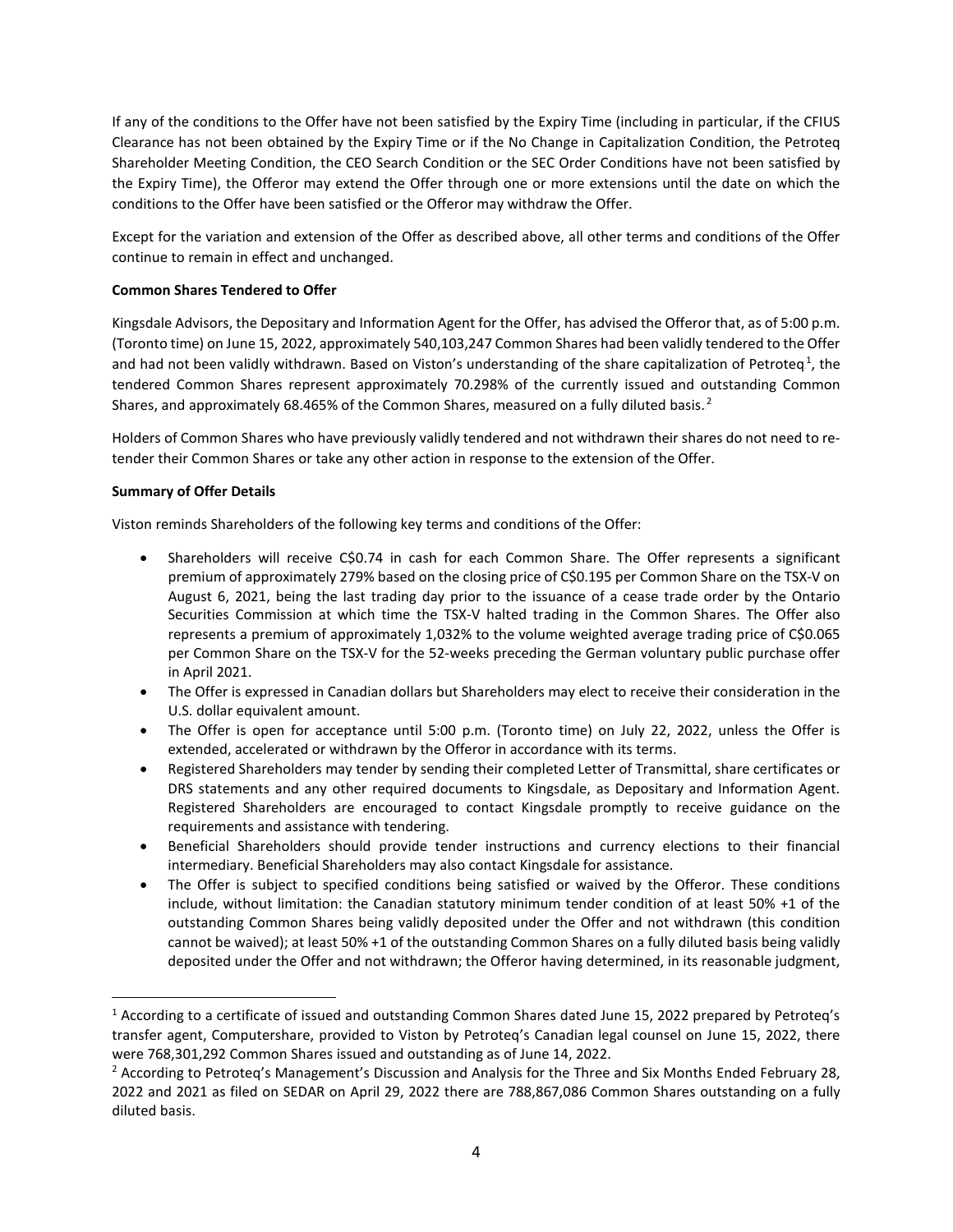that no Material Adverse Effect exists; and receipt of all necessary regulatory approvals. Assuming that the statutory minimum tender condition is met and all other conditions are met or waived, the Depositary will pay Shareholders promptly following the public announcement of take-up and pay.

#### **For More Information and How to Tender Shares to the Offer**

Shareholders who hold Common Shares through a broker or intermediary should promptly contact them directly and provide their instructions to tender to the Offer, including any U.S. dollar currency election. Taking no action and not accepting the Offer comes with significant risks of shareholder dilution and constrained share prices. The deadline for Shareholders to tender their shares is 5:00 p.m. (Toronto time) on July 22, 2022.

For assistance or to ask any questions, Shareholders should visit [www.petroteqoffer.com](http://www.petroteqoffer.com/) or contact Kingsdale Advisors, the Information Agent and Depositary in connection with the Offer, within North America toll-free at 1- 866-581-1024, outside North America at 1-416-867-2272 or by e-mail at [contactus@kingsdaleadvisors.com.](mailto:contactus@kingsdaleadvisors.com)

## **Advisors**

The Offeror has engaged Gowling WLG (Canada) LLP to advise on certain Canadian legal matters and Dorsey & Whitney LLP to advise on certain U.S. legal matters. Kingsdale Advisors is acting as Information Agent and Depositary.

## **About the Offeror**

The Offeror is an indirect, wholly-owned subsidiary of Viston, a Swiss company limited by shares (AG) established in 2008 under the laws of Switzerland. The Offeror was established on September 28, 2021 under the laws of the Province of Ontario. The Offeror's registered office is located at 100 King Street West, Suite 1600, 1 First Canadian Place, Toronto, Ontario, Canada M5X 1G5. The registered and head office of Viston is located at Haggenstreet 9, 9014 St. Gallen, Switzerland.

Viston was created to invest in renewable energies and clean technologies, as well as in the environmental protection industry. Viston aims to foster innovative technologies, environmentally-friendly and clean fossil fuels and to help shape the future of energy. Since October 2008, Viston has undertaken its research, development and transfer initiatives in Saint Gallen, Switzerland. Viston has been working to optimize and adapt these technologies to current market requirements to create well-engineered products. Viston's work also includes the determination of technical and economic risks, as well as the search for financing opportunities.

#### **Caution Regarding Forward-Looking Statements**

Certain statements contained in this news release contain "forward-looking information" and are prospective in nature. Forward-looking information is not based on historical facts, but rather on current expectations and projections about future events, and are therefore subject to risks and uncertainties that could cause actual results to differ materially from the future results expressed or implied by the forward-looking information. Often, but not always, forward-looking information can be identified by the use of forward-looking words such as "plans", "expects", "intends", "anticipates", or variations of such words and phrases or statements that certain actions, events or results "may", "could", "should", "would", "might" or "will" be taken, occur or be achieved. Forwardlooking information contained in this news release includes, but is not limited to, statements relating to a further variation of and/or extension of the time for acceptance of the Offer; the expectations regarding the process for, and timing of, obtaining regulatory approvals; expectations relating to the Offer; estimations regarding the issued and outstanding Common Shares, including as measured on a fully-diluted basis; and the satisfaction or waiver of the conditions to consummate the Offer.

Although the Offeror and Viston believe that the expectations reflected in such forward-looking information are reasonable, such statements involve risks and uncertainties, and undue reliance should not be placed on such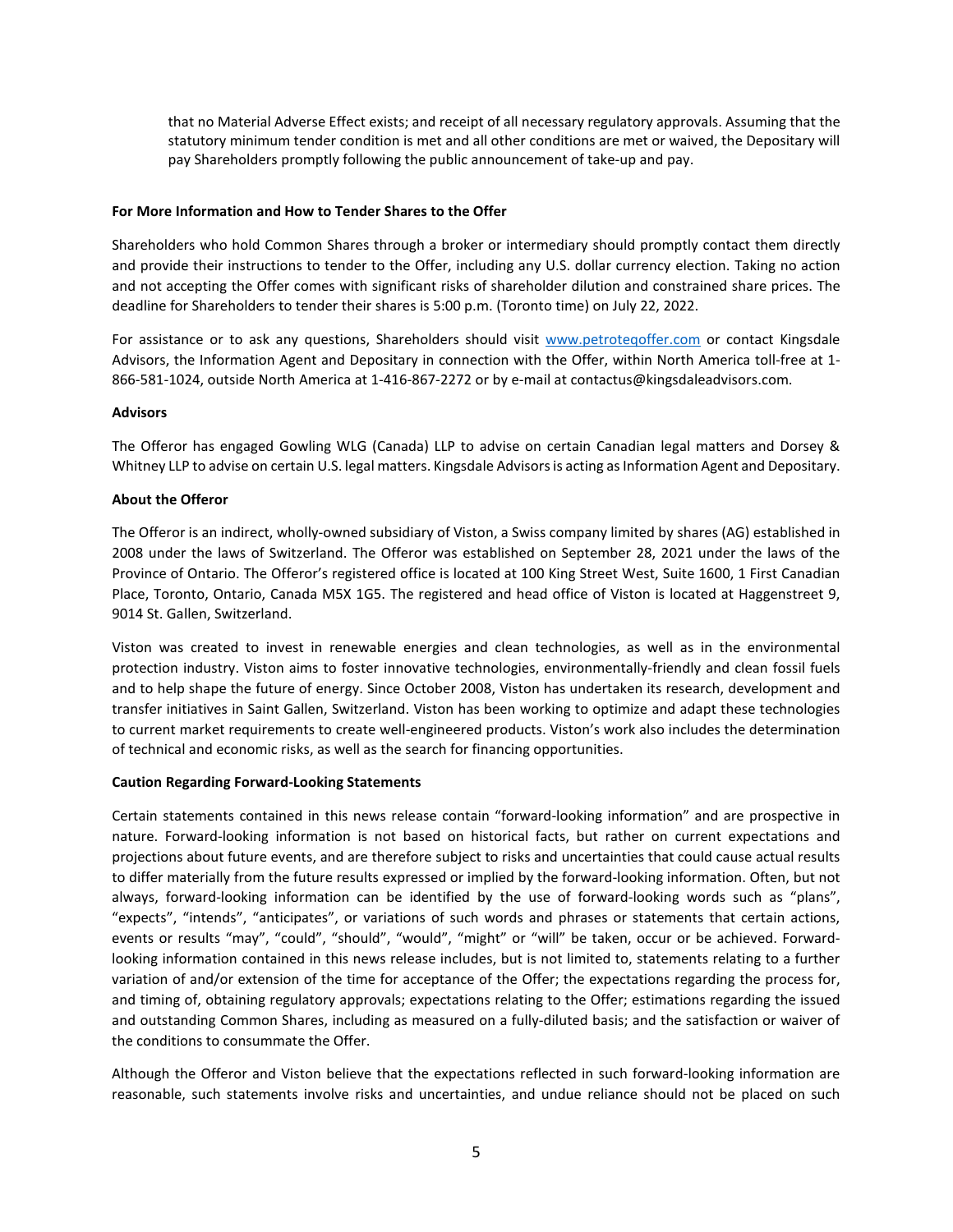statements. Certain material factors or assumptions are applied in making forward-looking information, and actual results may differ materially from those expressed or implied in such statements. Important factors that could cause actual results, performance or achievements of the Offeror or the completion of the Offer to differ materially from any future results, performance or achievements expressed or implied by such forward-looking information include, among other things, the ultimate outcome of any possible transaction between Viston and Petroteq, including the possibility that Petroteq will not accept a transaction with Viston or enter into discussions regarding a possible transaction, actions taken by Petroteq, actions taken by security holders of Petroteq in respect of the Offer, that the conditions of the Offer may not be satisfied or waived by Viston at the expiry of the Offer period, the ability of the Offeror to acquire 100% of the Common Shares through the Offer, the ability to obtain regulatory approvals and meet other closing conditions to any possible transaction, including any necessary shareholder approvals, potential adverse reactions or changes to business relationships resulting from the announcement, pendency or completion of the Offer transaction or any subsequent transaction, competitive responses to the announcement or completion of the Offer, unexpected costs, liabilities, charges or expenses resulting from the proposed transaction, exchange rate risk related to the financing arrangements, litigation relating to the proposed transaction, the inability to engage or retain key personnel, any changes in general economic and/or industry-specific conditions, industry risk, risks inherent in the running of the business of the Offeror or its affiliates, legislative or regulatory changes, Petroteq's structure and its tax treatment, competition in the oil & gas industry, obtaining necessary approvals, financial leverage for additional funding requirements, capital requirements for growth, interest rates, dependence on skilled staff, labour disruptions, geographical concentration, credit risk, liquidity risk, changes in capital or securities markets and that there are no inaccuracies or material omissions in Petroteq's publicly available information, and that Petroteq has not disclosed events which may have occurred or which may affect the significance or accuracy of such information. These are not necessarily all of the important factors that could cause actual results to differ materially from those expressed in any of the Offeror's forward-looking information. Other unknown and unpredictable factors could also impact its results. Many of these risks and uncertainties relate to factors beyond the Offeror's ability to control or estimate precisely. Consequently, there can be no assurance that the actual results or developments anticipated by the Offeror will be realized or, even if substantially realized, that they will have the expected consequences for, or effects on, the Offeror, its future results and performance.

Forward-looking information in this news release is based on the Offeror and Viston's beliefs and opinions at the time the information is given, and there should be no expectation that this forward-looking information will be updated or supplemented as a result of new information, estimates or opinions, future events or results or otherwise, and each of the Offeror and Viston disavows and disclaims any obligation to do so except as required by applicable Law. Nothing contained herein shall be deemed to be a forecast, projection or estimate of the future financial performance of the Offeror or any of its affiliates or Petroteq.

Unless otherwise indicated, the information concerning Petroteq contained herein has been taken from or is based upon Petroteq's and other publicly available documents and records on file with the Securities Regulatory Authorities and other public sources at the time of the Offer. Although the Offeror and Viston have no knowledge that would indicate that any statements contained herein relating to Petroteq, taken from or based on such documents and records are untrue or incomplete, neither the Offeror, Viston nor any of their respective officers or directors assumes any responsibility for the accuracy or completeness of such information, or for any failure by Petroteq to disclose events or facts that may have occurred or which may affect the significance or accuracy of any such information, but which are unknown to the Offeror and Viston.

#### **Additional Information**

This news release relates to a tender offer which Viston, through the Offeror, has made to Shareholders. The Offer is being made pursuant to a tender offer statement on Schedule TO (including the Offer to Purchase and Circular, the Notice of Variation and Extension dated February 1, 2022, the Second Notice of Extension dated February 24,